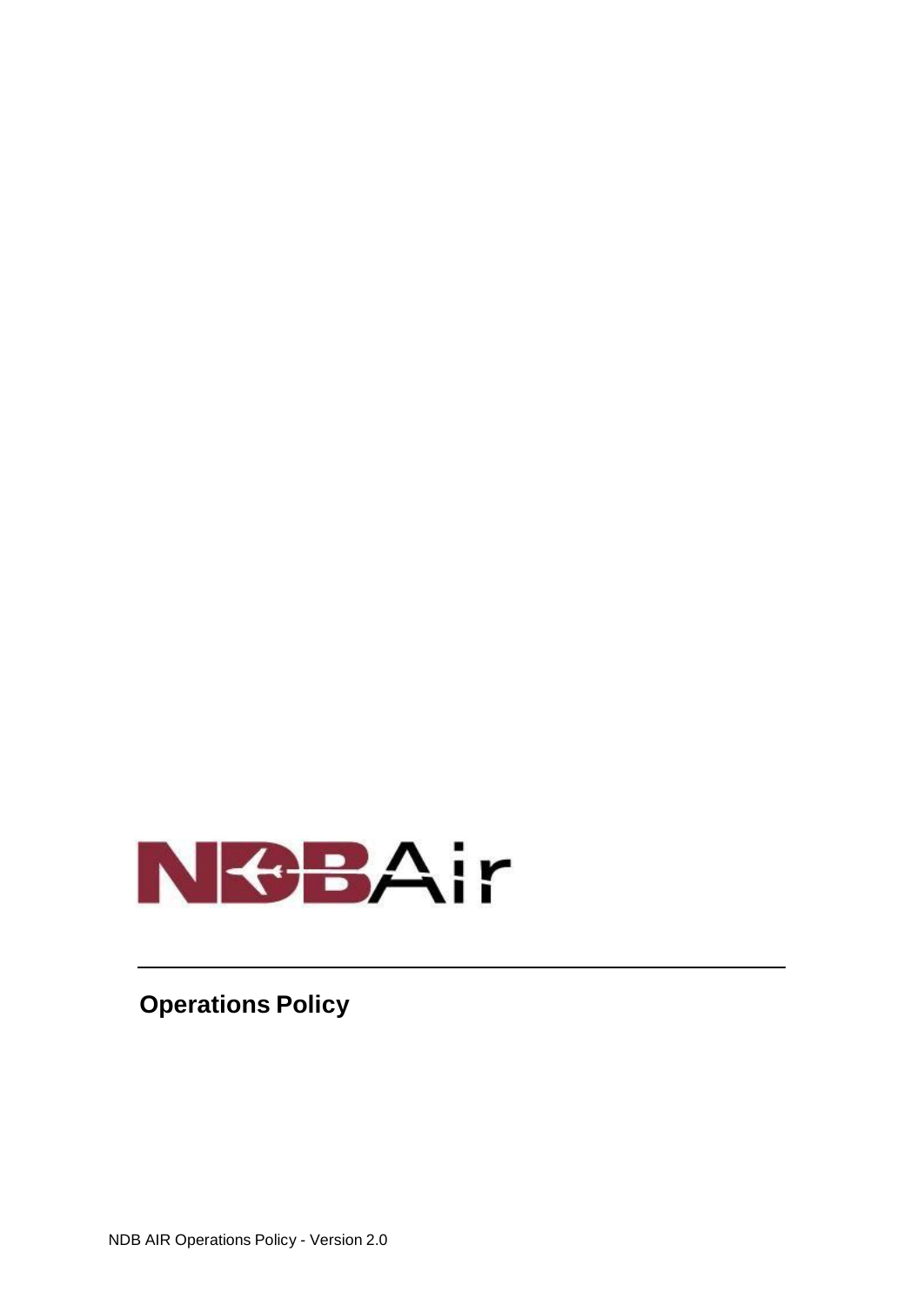| <b>Revision History</b> |             |               |                                                                                                                                 |  |
|-------------------------|-------------|---------------|---------------------------------------------------------------------------------------------------------------------------------|--|
| <b>Version</b>          | <b>Date</b> | <b>Author</b> | <b>Notes</b>                                                                                                                    |  |
| 1.0                     | 01 AUG 13   | EE            | <b>Initial Release</b>                                                                                                          |  |
| 1.1                     | 22 NOV 13   | EE            | <b>Grammar / Spelling Corrections</b>                                                                                           |  |
| 1.2                     | 28 MAR 14   | LW            | Merge B717, DC95, MD80 & MD81 in the Aircraft<br>Substitutions table and add DC93, MD82, MD83, MD88 &<br>MD90 to this category. |  |
| 2.0                     | 08 OCT 15   | LW            | Major change/update to route bidding and substitute<br>aircraft.                                                                |  |
|                         |             |               |                                                                                                                                 |  |
|                         |             |               |                                                                                                                                 |  |
|                         |             |               |                                                                                                                                 |  |
|                         |             |               |                                                                                                                                 |  |
|                         |             |               |                                                                                                                                 |  |
|                         |             |               |                                                                                                                                 |  |
|                         |             |               |                                                                                                                                 |  |
|                         |             |               |                                                                                                                                 |  |
|                         |             |               |                                                                                                                                 |  |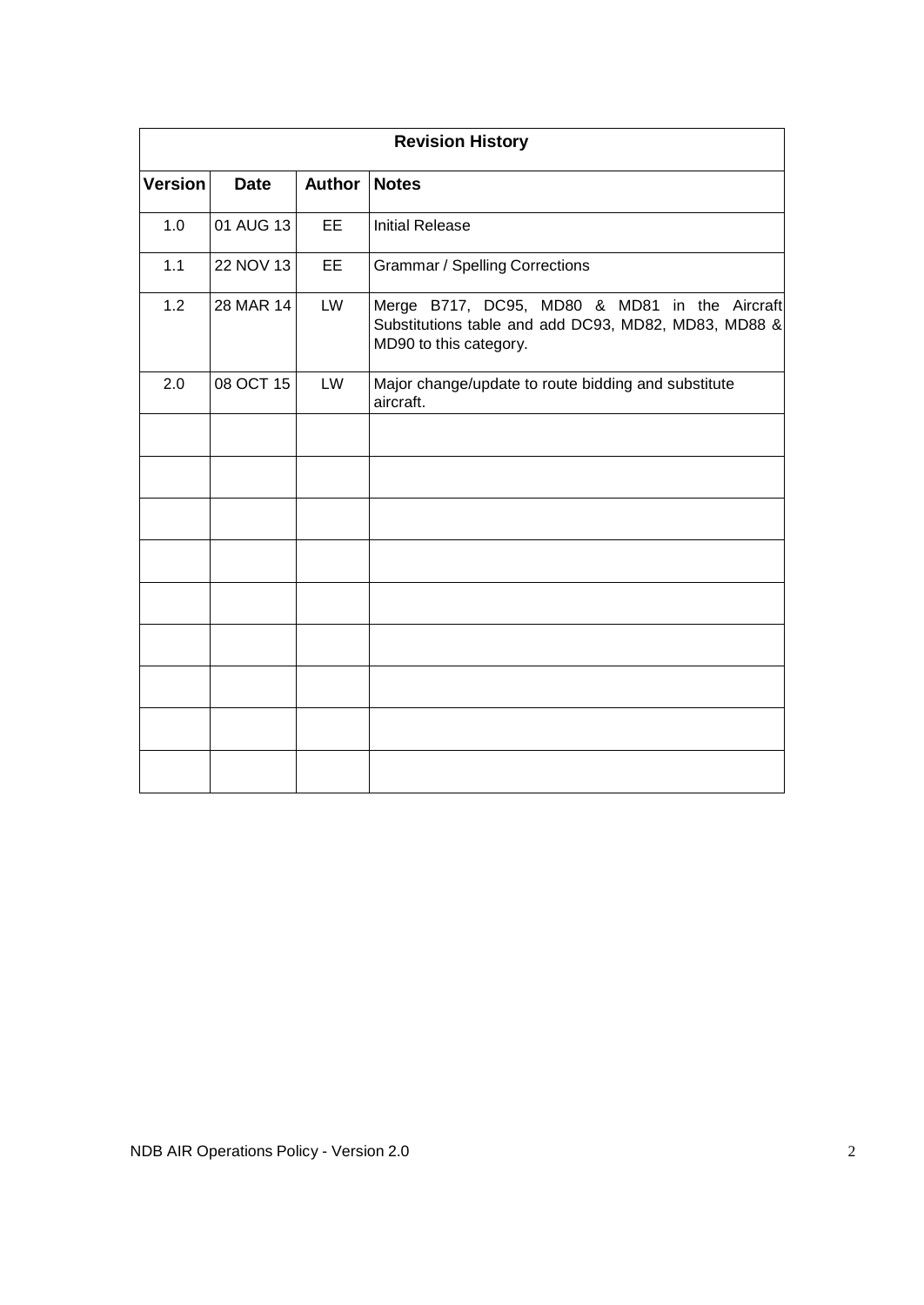# **Table of Contents**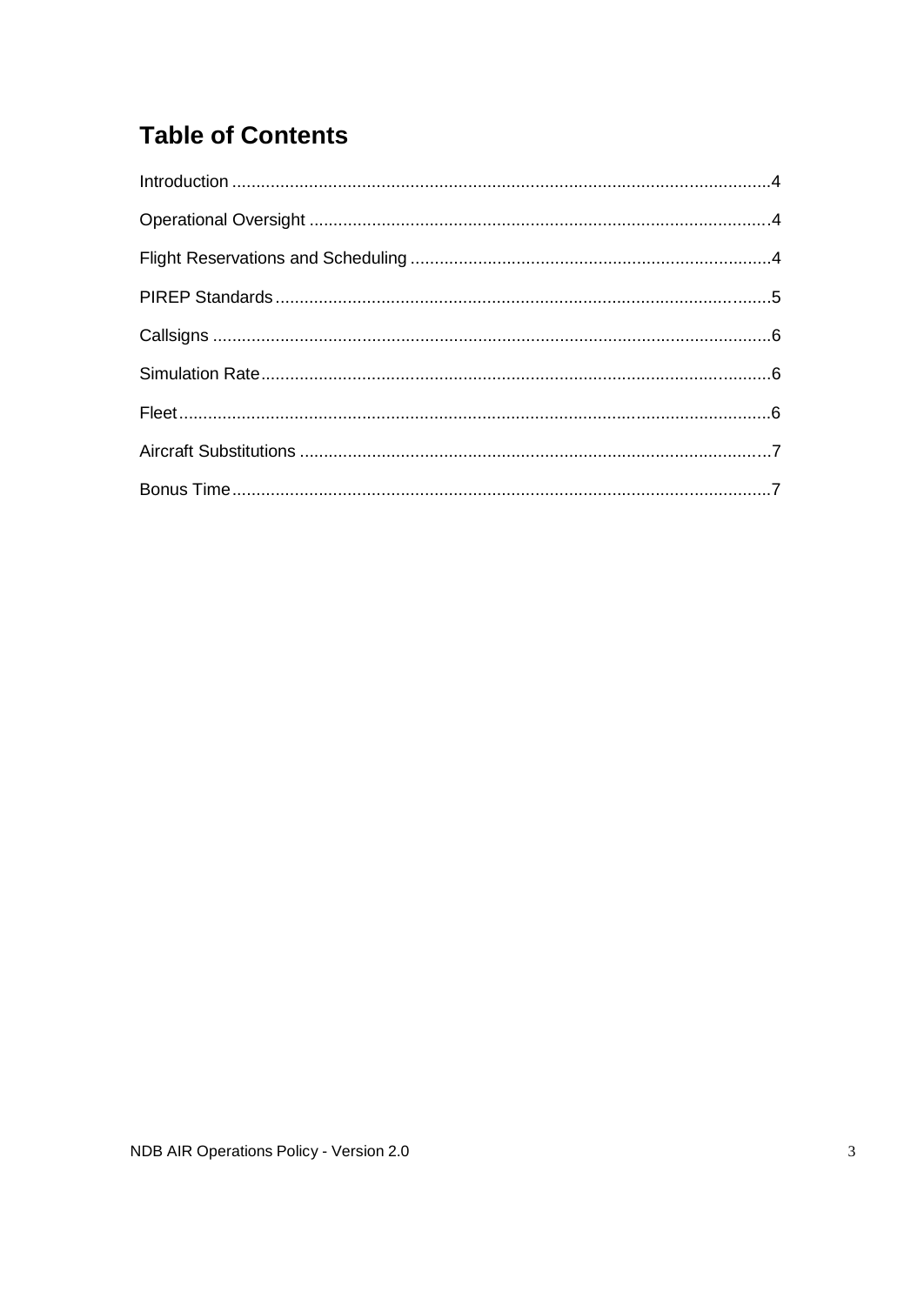### **Introduction**

This document outlines operational policies in effect within NDB Air. Changes & updates will be published via Notices to Airman (NOTAMs) in the relevant section of the NDB Air forums.

### **Operational Oversight**

Overall management of the operations of NDB Air is the responsibility of the Board of Directors. The Board of Directors as of this update consists of Lance Williams, Richard Walsh, John White, Don Desfosse and Chris Smith.

### **Flight Reservations and Scheduling**

Flights are required to be bid on through the reservation system prior to conducting the flight.

All schedule times are in Zulu (Z) time.

Pilots are NOT required to depart from their previous arrival airport. However, only flights/routes in the database may be flown (i.e. there are no "Charter Flights" or free flights). Pilots may substitute aircraft as long as the bid upon route/airline uses the substituted aircraft and the pilot is eligible to fly the aircraft being used as a substitute (*e.g. Southwest Airlines does not fly a 777 so I may not substitute a 777 when bidding on any Southwest route*).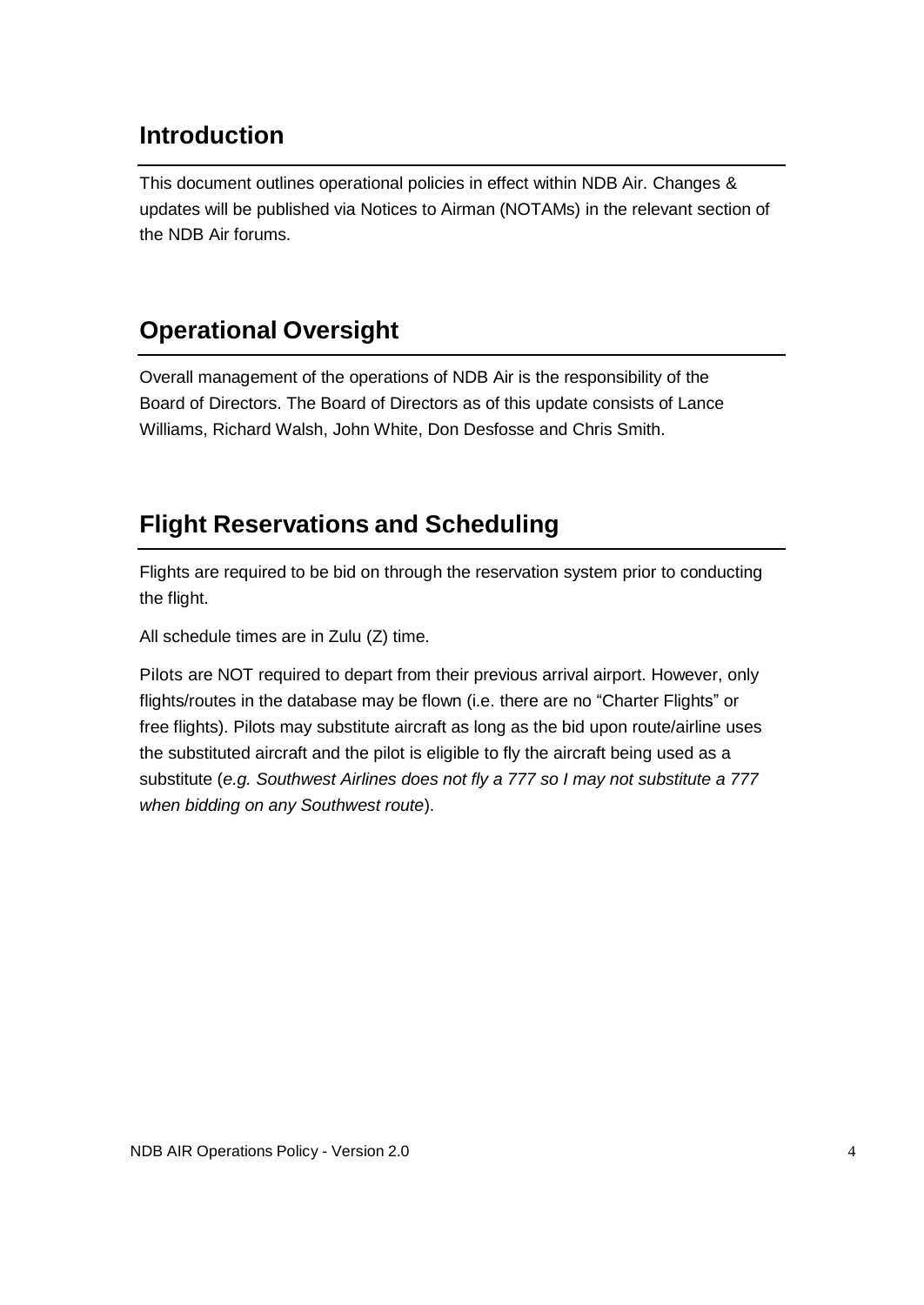#### **PIREP Standards**

PIREPS to be submitted only by VA approved flight tracking methods (currently only NDBAcars, FSFlightKeeper, and FSPassengers).

Manual PIREPS will not be accepted as a matter of routine. In rare circumstances where an automatic PIREP submission fails, a manual PIREP may be accepted by the pilot's respective Regional Manager. This ability is reserved for server-side issues, and not simulator crashes.

Flights are to be flown from the currently bid flight's origin to destination using the bid aircraft (or approved substitution).

Diversions are allowed, however PIREP will not be automatically approved. Pilots are required to submit a PIREP comment on the nature of the diversion. A PIREP containing a diversion will be subject to approval by the pilot's respective Regional Manager.

All IFR flights 25NM or greater shall have appropriate routing filed (i.e. Not GPS DIRECT). While pilots may request direct when available by ATC, appropriate planning shall be conducted prior to the flight.

Any flight with a landing rate worse than -500 fpm will be rejected.

Any pilot discovered filing a PIREP for a flight conducted as part of NDB Air, and a PIREP for the same flight for another Virtual Airline, will be immediately dismissed and placed in a permanent "no hire" status.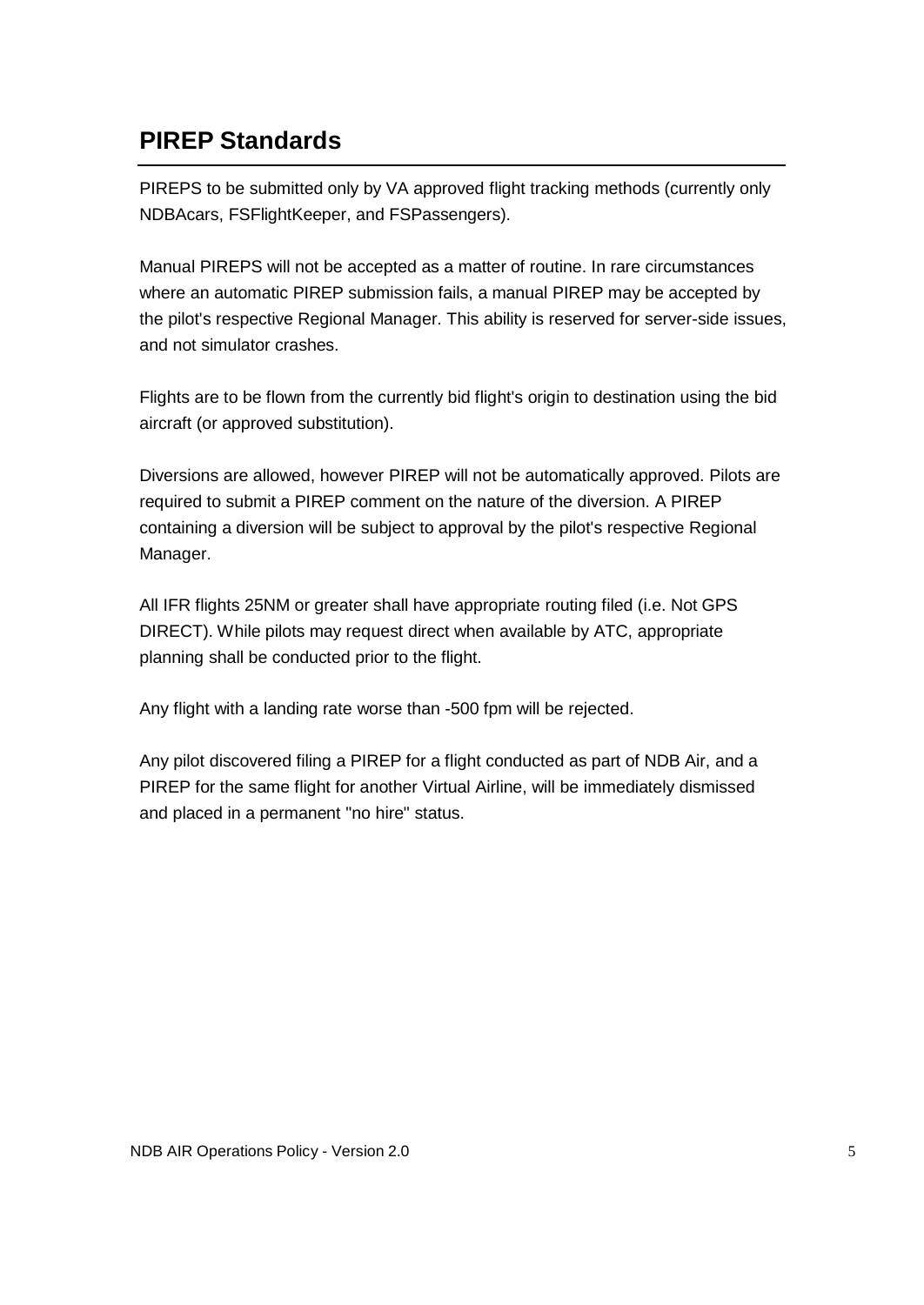## **Callsigns**

When conducting flights on an online ATC network, pilots are encouraged to use the airline callsign (of the flight their conducting) and their pilot number. For example, if flying flight BAW238 in the schedule, and the pilot's NDB number is 123, they would fly online as BAW123.

At their discretion, pilots are also authorized to connect and fly online as NDBXXX (where XXX is their pilot number).

### **Simulation Rate**

All flights shall be conducted at normal (1x) simulation rate. PIREPS with any increase in simulation rate, or slewing detected will automatically be rejected.

Pilots are authorized to pause flights as necessary (provided they are not flying on an online network).

#### **Fleet**

Due to the global nature of NDB Air, encompassing dozens of airlines and airframes, fleet requirements are broken into categories based on relative airframe performance and pilot rank.

Specific airframe types are discussed in detail in the following section.